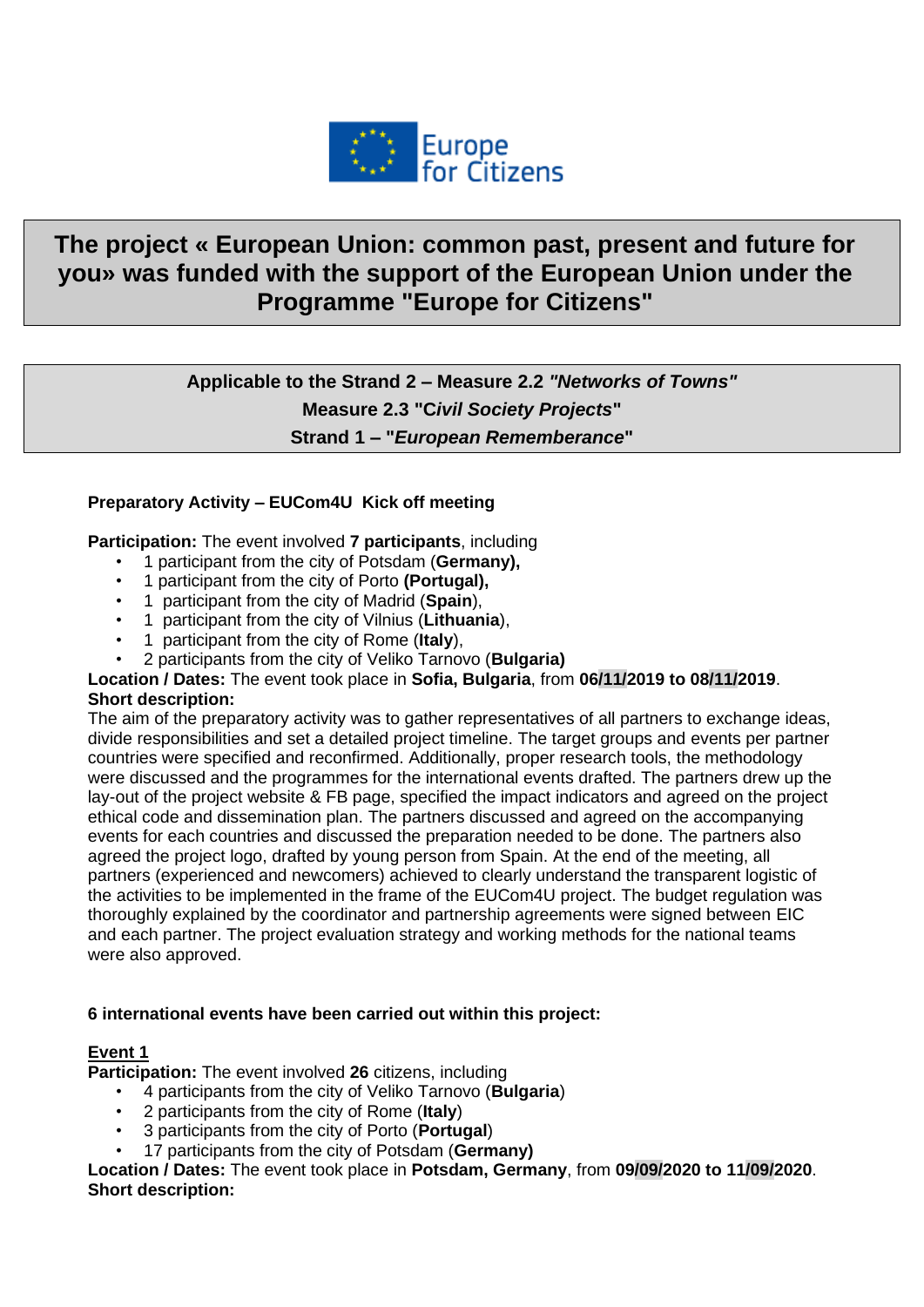The aim of the event was to provide a space for open debate and sharing knowledge, analysis, and case studies to the participants for the major relevance in the dynamic 1989- 1990. The 1990 German reunification and its importance for the UNITY in Europe was in the core of the discussion. The aim was also to give an open space for overcoming the national perceptions of the democratic revolutions of 80s by fostering intercultural dialogue and mutual understanding of the historic facts from European perspective. University students, representatives of NGOs, stakeholders and journalists shared their finding on the fall of the Berlin wall and the German reunification. Oral story-telling and eye- witness story sharing were part of the event. On the second day all international and local participants walked along the Wall and heard the shared memories of two witnesses living on the two sides of the Wall at that time – Eastern and Western Germany. The event enhanced participants' knowledge of the EU history, common values and shared destinies.

# **Event 2**

**Participation:** The event involved **50** citizens, including

- 2 participants from the city of Rome (**Italy**),
- 3 participants from the city of Potsdam (**Germany**)
- 4 participants from the city of Veliko Tarnovo (**Bulgaria**)
- 41 participants from the city of Porto (**Portugal**)

#### **Location / Dates:** The event took place in **Porto, Portugal** from **17/09/2020 to 19/09/2020**

#### **Short description:**

The aim of the event was to raise awareness on the role of the EP nowadays and its functions and to share research on the political trends and tendencies in EP elections through the years and search for explanation of Europe today.

The International workshop marked the first direct EP elections in 1979 and its significance for the unity. Participants of 4 countries shared views, analysis and policy expectations related to the EP new role after Lisbon Treaty. On the ground of 1979'EP Elections and the changes that the elections brought to the Union and to the citizens, tendencies and trends of the voters' participation during the years were explored as well as the "informed" voter behavior importance was discussed. The special spirit of participation was explored within the models of encouraging youth in public life, based on the electoral EP history. Raising the knowledge of the great importance of the first direct EP elections on the future development of the Union was important for the open debate environment and active youth debate on our common future. On the second day, the international participants had a history hunt in the city of Porto. A youth session was held (due to sanitary restrictions of group gatherings) to broaden the event topic discussion and to deepen the understanding of young people for active participation in Unity life and the importance of the voting.

# **Event 3**

**Participation:** The event involved **79** citizens, including

- 3 participants from the city of Potsdam (**Germany**),
- 3 participants from the city of Madrid (**Spain**)
- 2 participants from the city of Athens (**Greece**)
- 1 participants from the city of Bologna (**Italy**)
- 4 participants from the city of Porto (**Portugal**)
- 3 participants from the city of Craiova (**Romania)**
- 63 participants from the city of Veliko Tarnovo and surrounding (**Bulgaria**)

**Location / Dates:** The event took place in **Arbanassi and Veliko Tarnovo, Bulgaria**, from **21/10/2020 to 23/10/2020**.

## **Short description:**

The aim of the event was to increase the knowledge on the logistical steps that brought the birth of the EU Charter on Fundamental rights, presentation of the other significant years explored within the project and of sharing citizens' attitudes, concerns and threats on the Europe's future. The international conference summarized analysis, comparative research, raised questions and shared answers on the topics on European history, past, nowadays and future. The international participants together with politicians, policy makers, business stakeholders and civil society leaders commented on the Fundamental founding values and their vitality in our everyday life; the responsibilities and duties as well as the rights. The event went into two phases due to the sanitary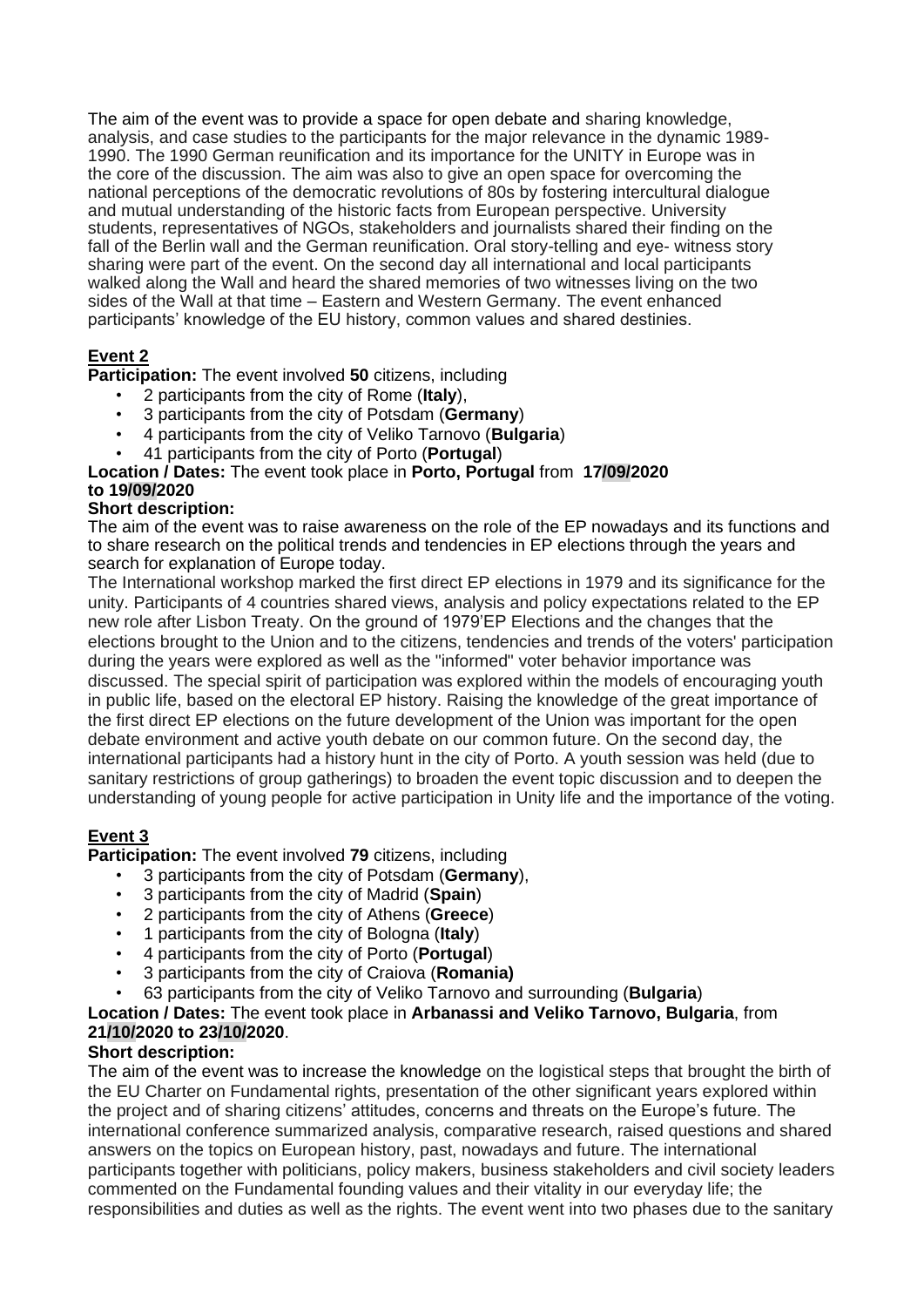restrictions for group limits for public gatherings. Youth workshop and simulation game took place on the EU Charter on Fundamental rights. The young people drafted Youth EU charter on Fundamental rights that had been discussed and presented during the plenary session. A plenary session with international and local participants discussed the EU Charter in the context of the Debate on the Future of Europe. During the second day a history hunt was organized. The participants visited the Historical building where the first Bulgarian democratic constitution was adopted as well as other sites of democracy path. Active European citizenship and the importance of citizens' activism, rebirth of the citizens' perceptions on the values were the core of the event.

# **Event 4**

**Participation:** The event involved **27 citizens**, including

- 2 participants from the city of Veliko Tarnovo **(Bulgaria),**
- 2 participants from the city of Potsdam **(Germany)**
- 5 participants from the city of Madrid **(Spain)**
- 2 participant from the city of Porto **(Portugal)**
- 1 participant from **Slovakia**
- 1 participant from **Sweden**
- 14 participants from the city of Rome **(Italy)**

**Location / Dates:** The event took place in **Rome, Italy**, from **20/10/2021 to 22/10/2021**. **Short description:**

The aim of the event was enriching knowledge on the economic and monetary union and their future developments as EC sees it based on sharing knowledge and study visit on the beginning of the Economic union. During the public forum a data was provided on the expectations of the people at the time and also the dreams and expectations of the 60s how far the Union would go were explored. The historic re-reading of the facts, compared with the existed surveys and data from the period, was a rich ground for discussion of the different aspects of integration nowadays and allowed the participants to mark the developments. The forum raised the understanding of the contemporary economic policy by getting to know the values at the beginning and the time of the Founding Treaties. A study visit to the Palazzo dei Conservatori (Campidoglio) (where the Rome Treaty establishing the European *Economic Community* was signed) took place. During the two days event a photo exhibition on the Investment Plan was opened for the general public with 28 photographs of funded projects under the Investment fund, marking the future of the Union.

# **Event 5**

**Participation:** The event involved **110 citizens**, including

- 1 participant from the city of Veliko Tarnovo **(Bulgaria**),
- 4 participants from the city of Rome (**Italy**)
- 1 participant from the city of Potsdam (**Germany**)
- 1 participant from the city of Porto (**Portugal**)
- 103 participants from the city of Madrid and surroundings (**Spain**)

## **Location / Dates:** The event took place in **Madrid, Spain**, from **17/11/2021 to 19/11/2021**. **Short description:**

The aim of the event was to raise awareness and to improve knowledge on the historic period that marked the beginning of the Union, its causes and course as to know about the Union founding fathers and their dreams for Unity. The international event celebrated the first steps of European integration, starting with the Hague congress in 1948, marking the Robert Schuman Declaration as a remarkable cornerstone for the European integration. Young students, researchers, citizens gathered and discussed these early steps of the philosophy of European integration, that led to UNITY and PEACE after the WWII. The event enforced better understanding of the realities, interventions and challenges after the WWII and understanding the UNITY idea of Hague and the Peace as an European value as EU role of today.

# **Event 6**

**Participation:** The event involved **57 citizens**, including

• 2 participants from the city of Veliko Tarnovo (**Bulgaria**),